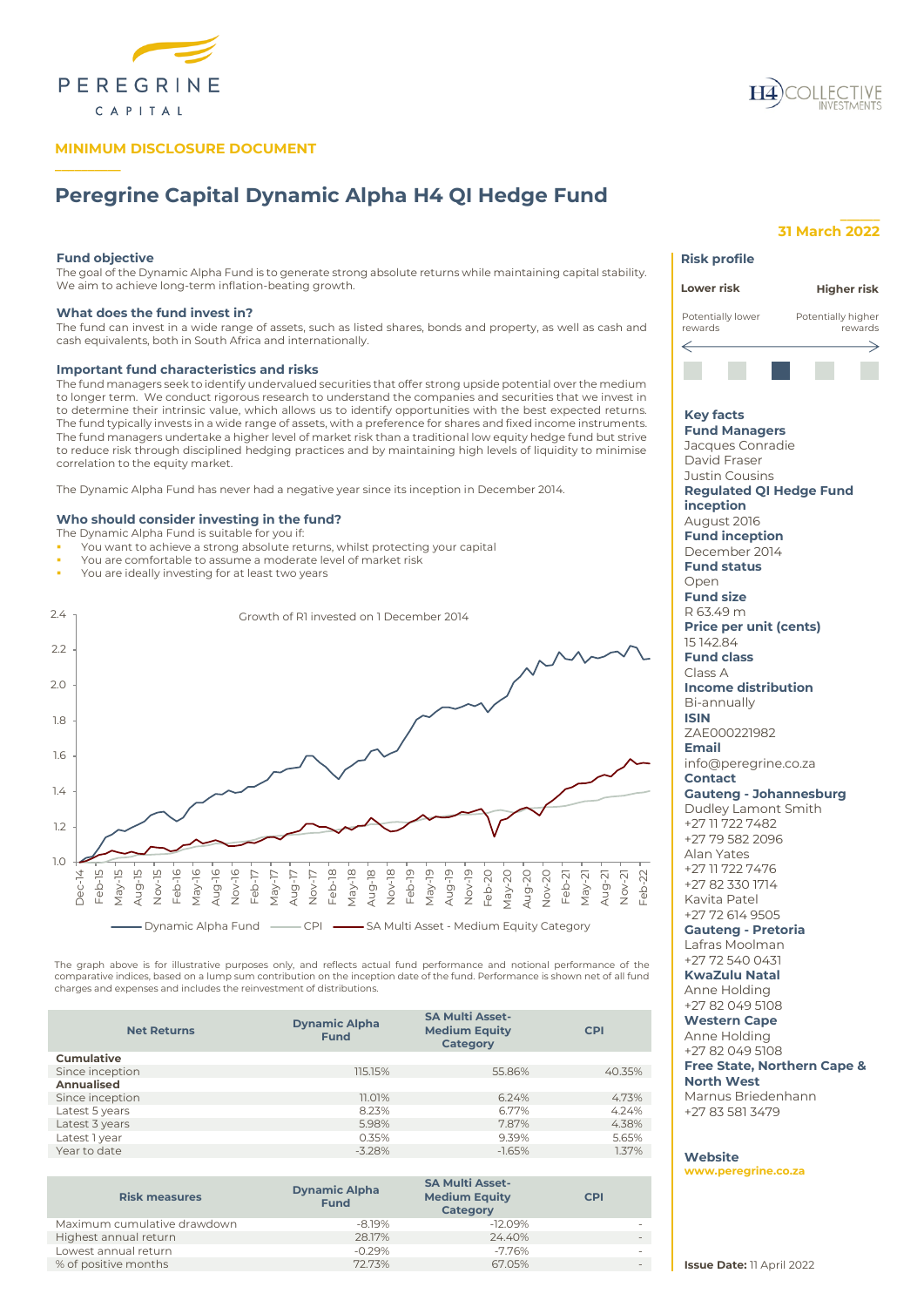|      | Jan      | Feb       | Mar      | Apr   | May      | Jun      | Jul      | Aug   | Sep       | Oct      | <b>Nov</b> | Dec      | Total    | Multi<br>Asset-<br>Medium<br><b>Equity</b><br>Category |
|------|----------|-----------|----------|-------|----------|----------|----------|-------|-----------|----------|------------|----------|----------|--------------------------------------------------------|
| 2014 |          |           |          |       |          |          |          |       |           |          |            | 2.53%    | 2.53%    | 0.76%                                                  |
| 2015 | 0.71%    | 4.86%     | 5.46%    | 1.37% | 2.38%    | $-0.72%$ | 1.68%    | 1.37% | 1.50%     | 2.91%    | 1.19%      | 0.42%    | 25.53%   | 7.40%                                                  |
| 2016 | $-2.51%$ | $-1.83%$  | 1.70%    | 4.33% | 2.29%    | 0.07%    | 1.96%    | 1.66% | $-0.23%$  | 1.72%    | $-0.98%$   | 0.39%    | 8.69%    | 1.54%                                                  |
| 2017 | 1.98%    | 0.07%     | 1.46%    | 1.27% | 3.07%    | $-0.22%$ | 1.32%    | 0.31% | 0.34%     | 4.11%    | 0.00%      | $-2.21%$ | 11.96%   | 9.28%                                                  |
| 2018 | $-1.70%$ | $-2.51%$  | $-2.03%$ | 3.62% | 1.54%    | 1.77%    | 0.29%    | 3.15% | 0.67%     | $-2.60%$ | 1.20%      | 0.95%    | 4.16%    | $-1.77\%$                                              |
| 2019 | 3.52%    | 3.32%     | 3.58%    | 1.27% | $-0.52%$ | 1.67%    | 1.33%    | 0.05% | $-0.52%$  | 0.68%    | 0.85%      | $-0.71%$ | 15.39%   | 9.47%                                                  |
| 2020 | 0.98%    | $-2.79%$  | 2.33%    | 1.41% | 1.18%    | 3.99%    | 1.63%    | 2.33% | $-1.90\%$ | 4.00%    | $-1.39%$   | 0.23%    | 12.41%   | 2.79%                                                  |
| 2021 | 3.44%    | $-1.75%$  | $-0.31%$ | 2.16% | $-2.89%$ | 1.71%    | $-0.45%$ | 0.49% | 1.02%     | 0.31%    | $-1.35%$   | 2.82%    | 5.12%    | 17.39%                                                 |
| 2022 | $-0.48%$ | $-3.00\%$ | 0.19%    |       |          |          |          |       |           |          |            |          | $-3.28%$ | $-1.65%$                                               |

**Important Notes** on calculation of net returns and risk measures:

The calculation of net returns and the risk measures comprises data from the inception of the Peregrine Capital Dynamic Alpha *en Commandite* Partnership on 1 December 2014 until 31 July 2016, thereafter the data relates to the Peregrine Capital Dynamic Alpha H4 QI Hedge Fund ("Dynamic Alpha Fund").<br>The Dynamic Alpha Fund does not have a benchmark and does not contribute towards the return of

The data for the ASISA SA Multi Asset - Medium Equity Category and CPI is provided for comparative purposes.

#### **Fund commentary**

The net return for the month of March was 0.19% for the Dynamic Alpha Fund. March was one of the most volatile months that we have experienced in a long time. The volatility was driven by dislocations in global markets from the Russian conflict, as well as continued concerns around inflation. Global markets generally reversed the negative trend that they have had this year, with the S&P and MSCI Indexes ending firmly positive in March, whilst the JSE All share remained flat. The Fund's local holdings performed well, driven by strong gains in our special situation shares and local financials holdings. These gains were slightly offset by our exposure to China which was impacted by a significant sell off in early March.

The ongoing uncertainties around the Ukraine and Russia conflict, COVID-19, global growth trajectories, inflation, interest rate hikes and local politics continue to create significant volatility in asset prices. Peregrine Capital remains resolutely committed to seeking out investment opportunities during these uncertain times, based on detailed, bottom up, fundamental research and deploying capital rationally where market prices deviate materially from fundamental value. We remain confident that over the medium term the earnings growth of our shares should come through in strong performance for investors.

| Income distributions for the last 12 months | 30-Sep-21 | 31-Mar-21 |
|---------------------------------------------|-----------|-----------|
| Cents per unit                              | $\sim$    |           |

| <b>Asset allocation</b>                                                    | <b>SA</b> | <b>Foreign</b> | <b>Total</b> |
|----------------------------------------------------------------------------|-----------|----------------|--------------|
| Net equity                                                                 | 20.13     | 4.23           | 24.36        |
| Net fixed income                                                           | 18.73     | 7.09           | 25.82        |
| Net real estate                                                            | 5.04      | 0.07           | 5.11         |
| Cash and cash equivalents,<br>Interest Bearing CIS Portfolios<br>and Other | 47.70     | $-299$         | 4471         |
|                                                                            |           |                |              |
| Gross exposure (%)                                                         |           |                | 248.14       |

| <b>Fund costs (Excl. VAT)</b> |       |
|-------------------------------|-------|
| Service Charge                |       |
| Fund Manager fee              | 1.00% |
| H4 Administration fee*        | 0.23% |
| <b>Total Service Charge</b>   | 123%  |
| Performance fee**             | 20%   |

\*Includes fees payable for fund administration, for risk data services and to H4  $^*$ levied on 20% increase in NAV, subject to the high water mark

## **Total Expense Ratio (TER) and Transaction Costs (TC)**

| TER and TC breakdown for the 1 and 3<br>year period ending 31 Dec 2021: | 1yr%  | 3yr%  |
|-------------------------------------------------------------------------|-------|-------|
| Service charge                                                          | 124%  | 1.23% |
| Performance fee                                                         | 126%  | 2.59% |
| <b>VAT</b>                                                              | 0.37% | 0.57% |
| Other costs                                                             | O 19% | 0.19% |
| <b>Total Expense Ratio (TER)</b>                                        | 3.06% | 4.58% |
| <b>Transaction Costs (TC)</b>                                           | 2.12% | 1.61% |
| <b>Total Investment Charge (TIC)</b>                                    | 5.18% | 6.19% |

#### **Glossary**

**Annualised performance:** reflects longer term performance rescaled to a 1 year period. Annualised performance is the average return per year over the period.

**Maximum drawdown:** the largest peak to trough decline during a specific period of investment

**Total Expense Ratio:** includes the annual service charge, performance fee and administrative costs, but excludes VAT and fund transaction costs, expressed as a percentage of the average monthly value of the fund. A higher TER does not necessarily imply a poor return, nor does a low TER imply a good return.

**Transaction Costs:** are the costs relating to the buying and selling of the fund's underlying assets, expressed as a percentage of the NAV. Transaction costs are a necessary cost in managing the fund and may impact the returns.

**Total Investment Charge** is the sum of the TER and TC. These should not be considered in isolation as returns may be impacted by many other factors over time including market returns, the type of fund and the investment decisions of the fund manager. Since the fund returns are quoted after the deduction of these expenses, the TER and TC should not be deducted again from published returns.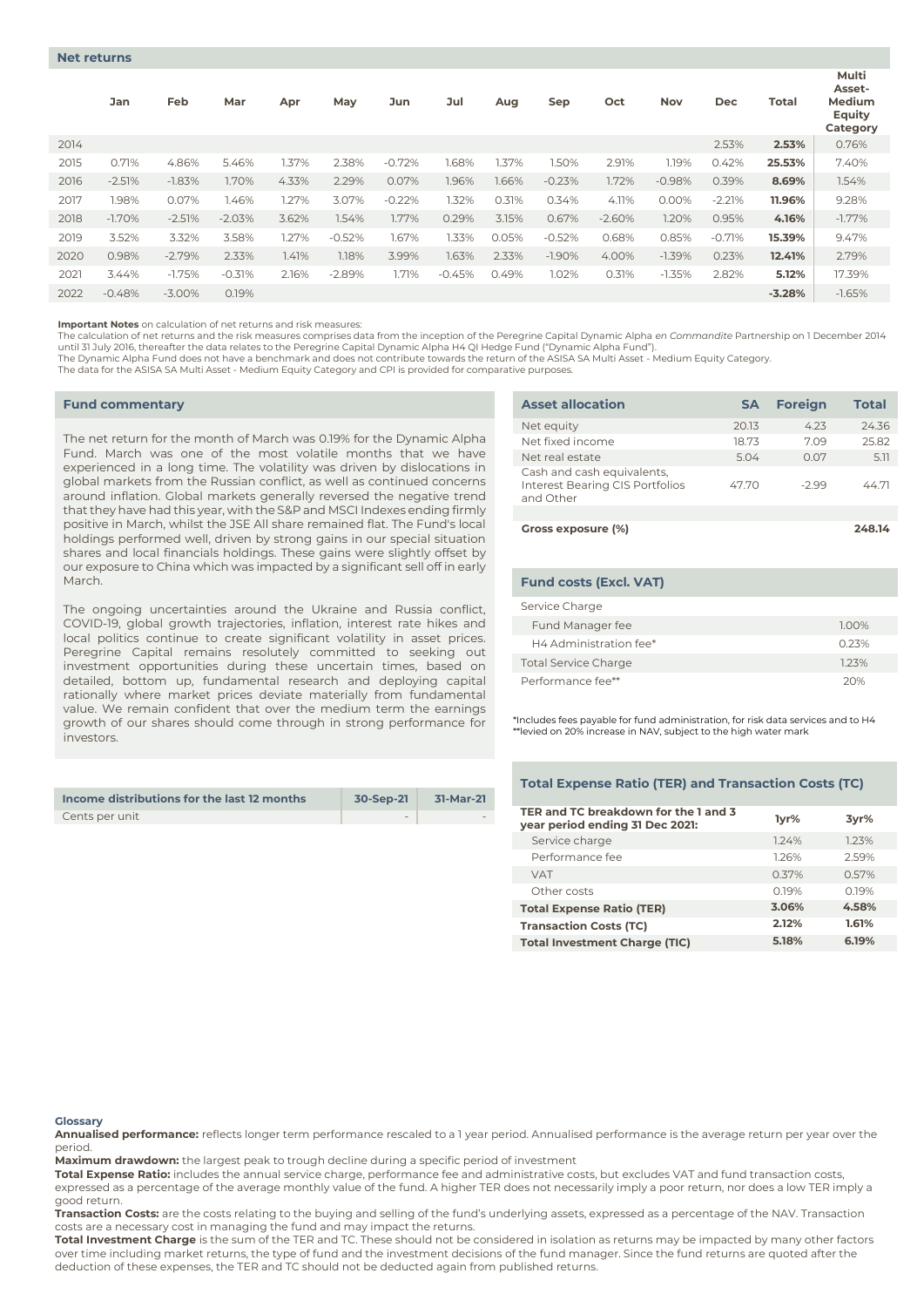# **Quarterly risk reporting for the quarter ended 31 March 2022**

## **1. Sources of Leverage:**

The prime broker appointed for the fund is Peresec (Pty) Ltd ("Peresec"). The fund achieves its leveraged positions through the utilisation of derivatives and short positions. Refer to section 2 for quarter end leverage value.

# **2. Exposure Limits:**

Gross exposure is the measure of leverage, with the limit set at 5 times NAV.

| Peak gross exposure during reporting period | 2.74 Times NAV |
|---------------------------------------------|----------------|
| Gross exposure at quarter end               | 2.48 Times NAV |

## **3. Re-hypothecation of assets:**

Re-hypothecation refers to the practice whereby the prime broker uses the securities of the fund as collateral for the prime broker's own purposes. The prime broker mandate in place does not permit the re-hypothecation of assets.

# **4. Methodology of stress testing:**

The methodology for stress testing is based on a regulatory requirement to test the impact on the performance of the fund under outlier events based on historical correlations. H4 uses an external risk data service provider, RisCura Analytics (Pty) Ltd, who has the capabilities to stress test portfolio information through a global risk factor model, MSCI BarraOne. Various stressed environments have been created and their impact assessed on the fund.

H4 are comfortable with the results of the stress testing performed on the fund for the quarter.

## **5. Counterparty Exposure:**

The counterparties to which the fund is exposed to are:

| <b>Counterparty</b>                   | <b>Exposure</b> |
|---------------------------------------|-----------------|
| Peresec                               | 18.29%          |
| Standard Bank of South Africa Limited | 0.08%           |

# **7. Changes to the liquidity profile of the fund:**

There were no significant changes to the liquidity profile of the fund.

# **8. Contact information:**

For more information please contact H4 on **hedge-risk@h4ci.co.za** or +27 21 670 5259.